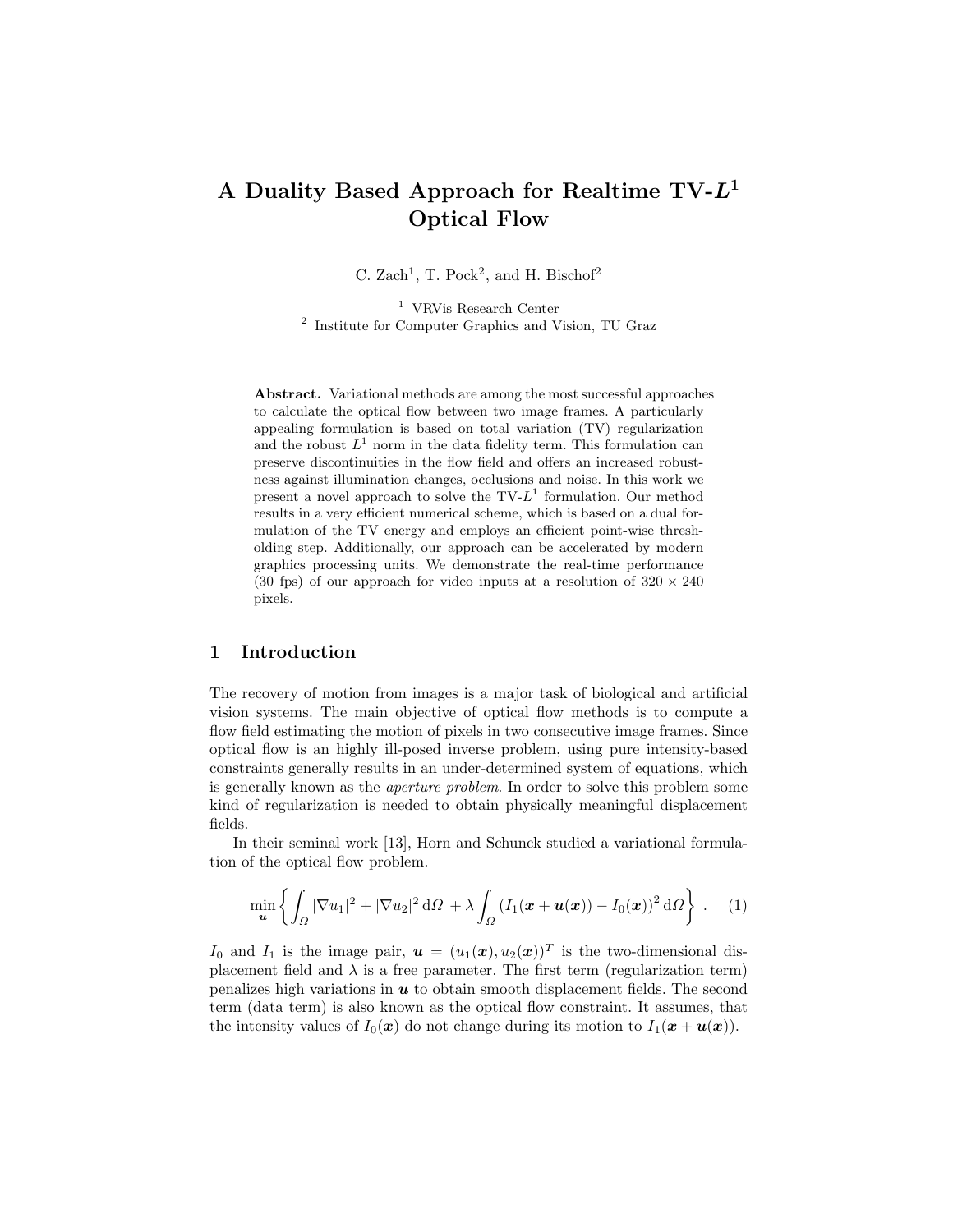Since the Horn-Schunck model penalizes deviations in a quadratic way, it has two major limitations. It does not allow for discontinuities in the displacement field, and it does not handle outliers in the data term robustly. To overcome these limitations, several models including robust error norms and higher order data terms have been proposed. Since discontinuities in the optical flow appear often in conjunction with high image gradients, several authors replace the homogeneous regularization in the Horn-Schunck model with an anisotropic diffusion approach [15, 19]. Other proposed modifications substitute the squared penalty functions in the Horn-Schunck model with more robust variants. Blake and Anandan [5] apply estimators from robust statistics and obtain a robust and discontinuity preserving formulation for the optical flow energy. Aubert et al. [3] analyze energy functionals for optical flow incorporating an  $L<sup>1</sup>$  data fidelity term and a general class of discontinuity preserving regularization forces. Papenberg et al. [16] employ a differentiable approximation of the TV (resp.  $L^1$ ) norm and formulate a nested iteration scheme to compute the displacement field.

Most approaches for optical flow computation replace the nonlinear intensity profile  $I_1(x + u(x))$  by a first order Taylor approximation to linearize the problem locally. Since such approximation is only valid for small displacements, additional techniques are required to determine the optical flow correctly for large displacements. Scale-space approaches [1] and coarse-to-fine warping (e.g. [2, 14, 7]) provide solutions to optical flow estimation with large displacements.

In several applications, such as autonomous robot navigation, it is necessary to calculate displacement fields in real-time. Real-time optical flow techniques typically consider only the data fidelity term to generate displacement fields [10, 18]. One of the first variational approaches to compute the optical flow in realtime was presented by Bruhn et al. [8, 9]. In their work a highly efficient multigrid approach is employed to obtain real-time or near real-time performance. The aim of their approach is very similar to our objective: obtaining robust and discontinuity preserving solutions for optical flow with highly efficient implementations. Nevertheless, we utilize a completely different solution strategy as described in the next sections.

# 2 TV-L<sup>1</sup> Optical Flow

In the basic setting two image frames  $I_0$  and  $I_1 : (\Omega \subseteq \mathbb{R}^2) \to \mathbb{R}$  are given. The objective is to find the disparity map  $u: \Omega \to \mathbb{R}^2$ , which minimizes an imagebased error criterion together with a regularization force. In this work we focus on the plain intensity difference between pixels as the image similarity score. Hence, the target disparity map  $u$  is the minimizer of

$$
\int_{\Omega} \left\{ \lambda \phi \left( I_0(\boldsymbol{x}) - I_1(\boldsymbol{x} + \boldsymbol{u}(\boldsymbol{x})) \right) + \psi(\boldsymbol{u}, \nabla \boldsymbol{u}, \ldots) \right\} d\boldsymbol{x}, \tag{2}
$$

where  $\phi(I_0(\boldsymbol{x}) - I_1(\boldsymbol{x} + \boldsymbol{u}(\boldsymbol{x})))$  is the image data fidelity, and  $\psi(\boldsymbol{u}, \nabla \boldsymbol{u}, ...)$  depicts the regularization term inducing the shape prior.  $\lambda$  weights between the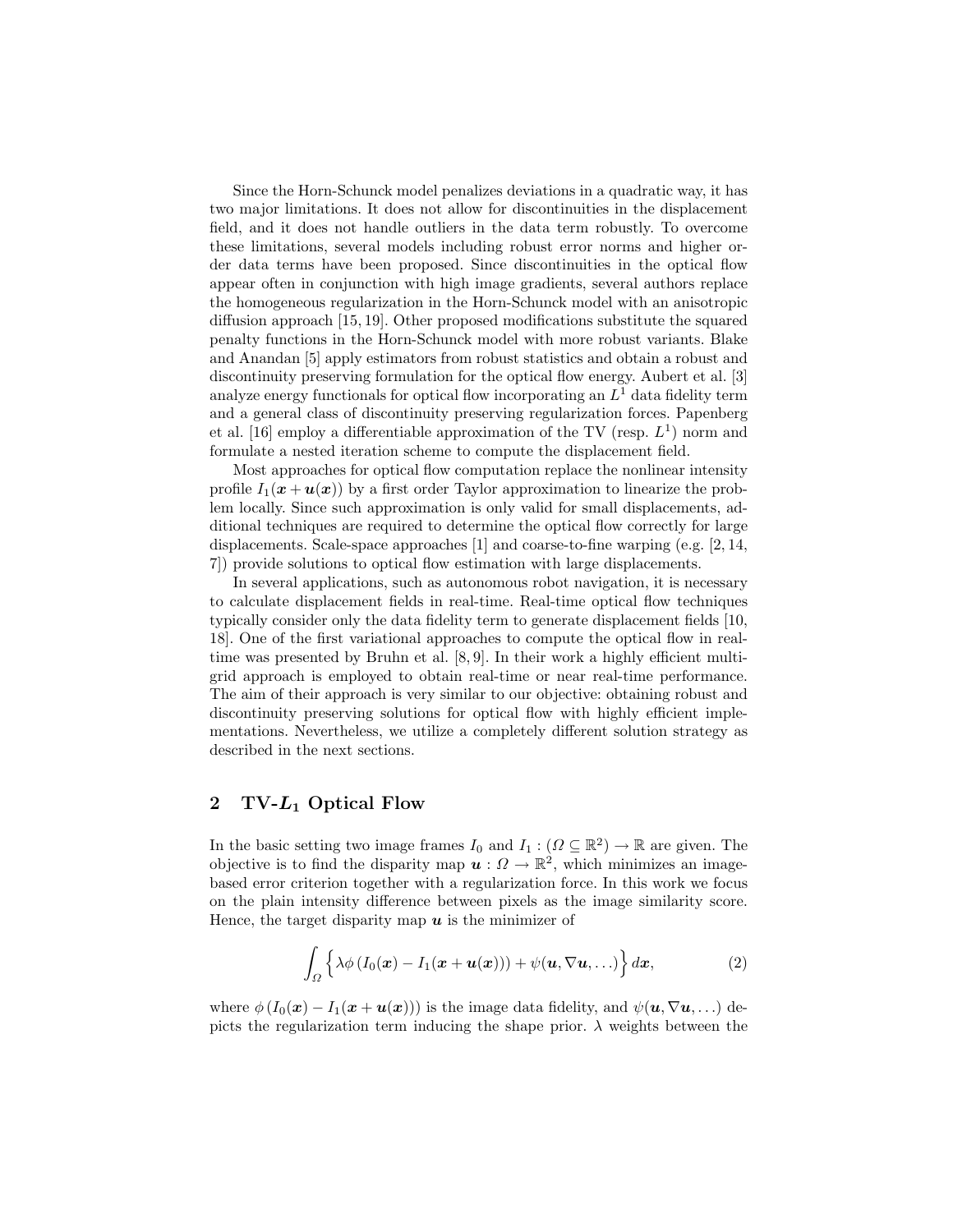data fidelity and the regularization force. Selecting  $\phi(x) = x^2$  and  $\psi(\nabla u) =$  $|\nabla u|^2$  results in the Horn-Schunck model [13].

The choice of  $\phi(x) = |x|$  and  $\psi(\nabla u) = |\nabla u|$  yields to the following functional consisting of an  $L_1$  data penalty term and total variation regularization:

$$
E = \int_{\Omega} \left\{ \lambda |I_0(\boldsymbol{x}) - I_1(\boldsymbol{x} + \boldsymbol{u}(\boldsymbol{x}))| + |\nabla \boldsymbol{u}| \right\} d\boldsymbol{x}.
$$
 (3)

Although Eq. 3 seems to be simple, it offers some computational difficulties. The main reason is that both the regularization term and the data term are not continuously differentiable. One approach is to replace  $\phi(x) = |x|$  and are not continuously differentiable. One approach is to replace  $\varphi(x) = |x|$  and  $\psi(\nabla u)$  with differentiable approximations  $\phi_{\varepsilon}(x^2) = \sqrt{x^2 + \varepsilon^2}$  and  $\psi_{\varepsilon}(\nabla u) =$  $\sqrt{|\nabla u|^2 + \varepsilon^2}$ , and to apply a numerical optimization technique on this slightly modified functional (e.g. [12, 7]).

In this paper we employ a rather different approach. In [11] Chambolle proposed an efficient and exact numerical scheme to solve the Rudin-Osher-Fatemi energy [17] for total variation based image denoising. In the following, we will describe how to adopt this approach for the optical flow case.

#### 2.1 The 1D Stereo Case

In this section we restrict the disparities to be non-zero only in the horizontal direction, e.g. a normalized stereo image pair is provided. Hence,  $u(x)$  reduces to a scalar  $u(x)$ , and we use the (sloppy) notation  $x + u(x)$  for  $x + (u(x), 0)^T$ . The following derivation is based on [4], but adapted to the stereo/optical flow setting. At first, we linearize image  $I_1$  near  $x + u_0$ , i.e.

$$
I_1(\boldsymbol{x} + u) = I_1(\boldsymbol{x} + u_0) + (u - u_0) I_1^x(\boldsymbol{x} + u_0),
$$

where  $u_0$  is a given disparity map and  $I_1^x$  is the derivative of the image intensity  $I_1$  wrt. the x-direction. Using the first order Taylor approximation for  $I_1$  means, that the following procedure needs to be embedded into an iterative warping approach to compensate for image nonlinearities. Additionally, a multi-level approach is employed to allow large disparities between the images.

For fixed  $u_0$  and using the linear approximation for  $I_1$ , the TV- $L_1$  functional (Eq. 3) now reads as:

$$
E = \int_{\Omega} \left\{ \lambda | u I_1^x + I_1(\boldsymbol{x} + u_0) - u_0 I_1^x - I_0 | + |\nabla u| \right\} d\boldsymbol{x}.
$$
 (4)

In the following, we denote the current residual  $I_1(\boldsymbol{x} + u_0) + (u - u_0)I_1^{\boldsymbol{x}} - I_0$ by  $\rho(u, u_0, x)$  (or just  $\rho(u)$  by omitting the explicit dependency on  $u_0$  and  $x$ ). Moreover, we introduce an auxiliary variable  $v$  and propose to minimize the following convex approximation of Eq. 4:

$$
E_{\theta} = \int_{\Omega} \left\{ |\nabla u| + \frac{1}{2\theta} (u - v)^2 + \lambda |\rho(v)| \right\} dx , \qquad (5)
$$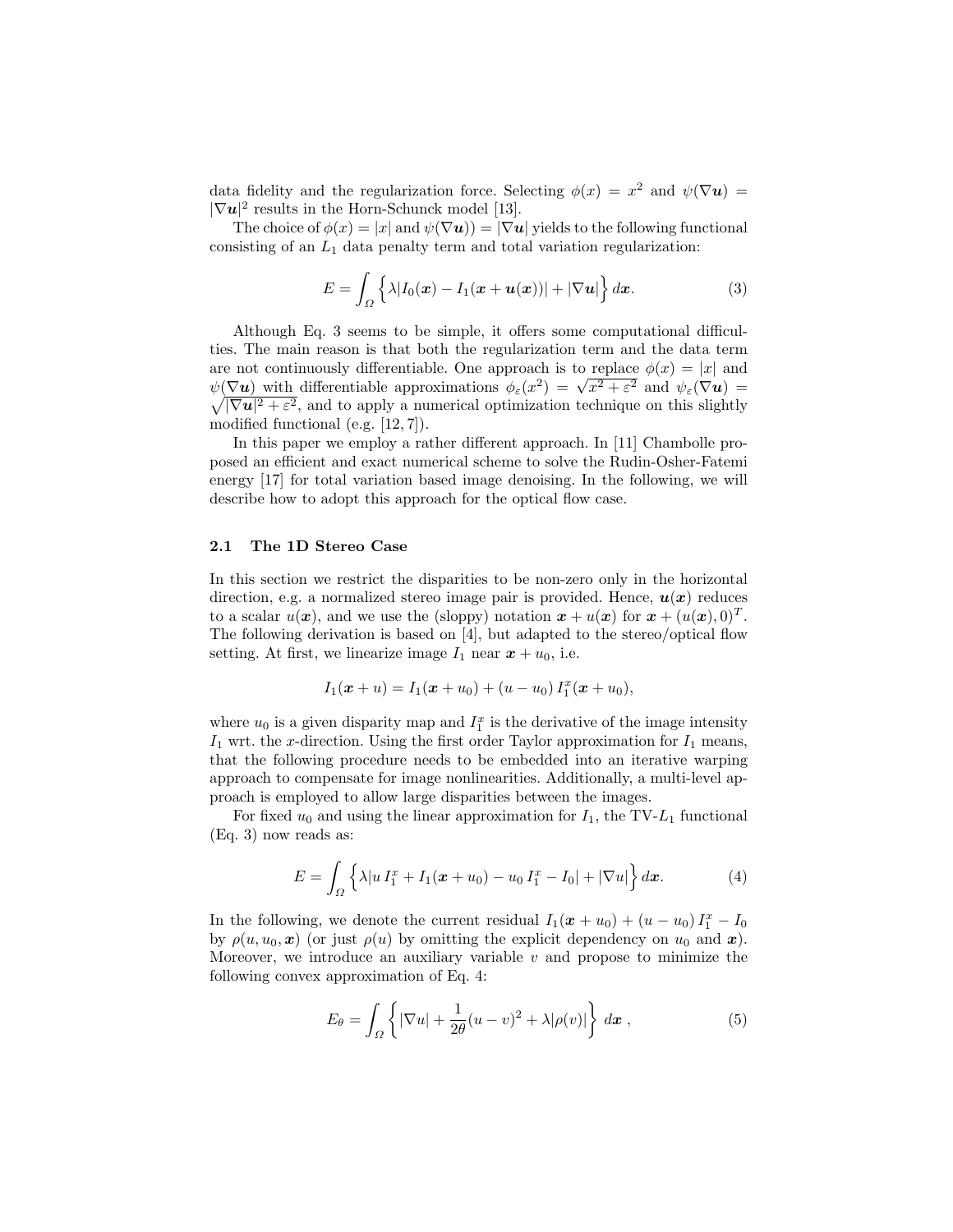where  $\theta$  is a small constant, such that v is a close approximation of u. This convex minimization problem can be optimized by alternating steps updating either  $u$  or  $v$  in every iteration:

1. For v being fixed, solve

$$
\min_{u} \int_{\Omega} \left\{ |\nabla u| + \frac{1}{2\theta} (u - v)^2 \right\} dx.
$$
 (6)

This is the total variation based image denoising model of Rudin, Osher and Fatemi [17].

2. For u being fixed, solve

$$
\min_{v} \int_{\Omega} \left\{ \frac{1}{2\theta} (u - v)^2 + \lambda |\rho(v)| \right\} dx.
$$
 (7)

This minimization problem can be solved point-wise, since it does not depend on spatial derivatives of v.

An efficient solution for the first step (Eq. 6) was proposed in [11], which uses a dual formulation of Eq. 6 to derive an efficient and globally convergent scheme. Since this algorithm is an essential part of our method, we reproduce the relevant results from [11]:

**Proposition 1** The solution of Eq.  $(6)$  is given by

$$
u = v - \theta \operatorname{div} \mathbf{p} \,, \tag{8}
$$

where  $\mathbf{p} = (p^1, p^2)$  fulfills

$$
\nabla(\theta \operatorname{div} \boldsymbol{p} - v) = |\nabla(\theta \operatorname{div} \boldsymbol{p} - v)| \boldsymbol{p}, \qquad (9)
$$

which can be solved by the following iterative fixed-point scheme:

$$
\boldsymbol{p}^{k+1} = \frac{\boldsymbol{p}^k + \tau \nabla (\operatorname{div} \boldsymbol{p}^k - v/\theta)}{1 + \tau |\nabla (\operatorname{div} \boldsymbol{p}^k - v/\theta)|},
$$
\n(10)

where  $p^0 = 0$  and the time step  $\tau \leq 1/8$ .

The next proposition characterizes the minimizer of the second part (Eq. 7):

Proposition 2 The solution of the minimization task in Eq. 7 is given by the following thresholding step:

$$
v = u + \begin{cases} \lambda \theta I_1^x & \text{if } \rho(u) < -\lambda \theta (I_1^x)^2 \\ -\lambda \theta I_1^x & \text{if } \rho(u) > \lambda \theta (I_1^x)^2 \\ -\rho(u)/I_1^x & \text{if } |\rho(u)| \le \lambda \theta (I_1^x)^2. \end{cases}
$$
(11)

This means, that the image residual  $\rho(v)$  is allowed to vanish, if the required step from  $u$  to  $v$  is sufficiently small. Otherwise,  $v$  makes a bounded step from u, such that the magnitude of the residual decreases.

The proposition above can be shown directly by analyzing the three possible cases,  $\rho(v) > 0$  (inducing  $v = u - \lambda \theta I_1^x$ ),  $\rho(v) < 0$  ( $v = u + \lambda \theta I_1^x$ ) and  $\rho(v) = 0$  $(v = u - \rho(u)/I_1^x).$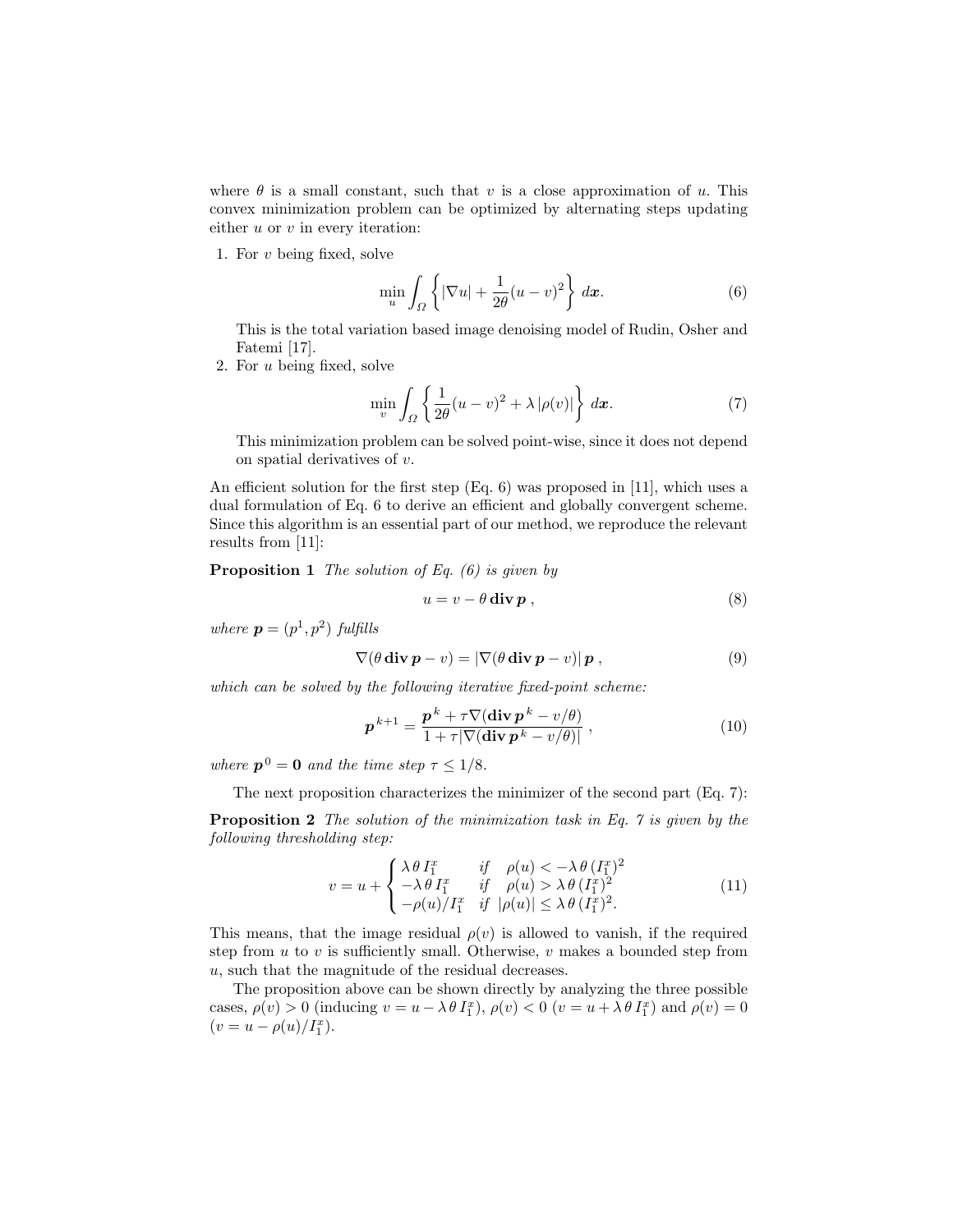#### 2.2 Generalization to Higher Dimensions

In this section we extend the method introduced in the previous section to optical flow estimation, i.e. an N-dimensional displacement map  $\boldsymbol{u}$  is determined from two given N-D images  $I_0$  and  $I_1$ . The first order image residual  $\rho(\boldsymbol{u}, \boldsymbol{u}_0, \boldsymbol{x})$  wrt. a given disparity map  $u_0$  is now  $I_1(x+u_0)+\langle \nabla I_1, u-u_0\rangle-I_0(x)$ . Additionally, we write  $u_d$  for the d-th component of  $u$   $(d \in \{1, ..., N\})$ .

The generalization of Eq. 5 to more dimensions is the following energy:

$$
E_{\theta} = \int_{\Omega} \left\{ \sum_{d} |\nabla u_{d}| + \sum_{d} \frac{1}{2\theta} (u_{d} - v_{d})^{2} + \lambda |\rho(\boldsymbol{v})| \right\} d\boldsymbol{x}.
$$
 (12)

Similar to the stereo setting, minimizing this energy can be performed by alternating optimization steps:

1. For every d and fixed  $v_d$ , solve

$$
\min_{u_d} \int_{\Omega} \left\{ |\nabla u_d| + \frac{1}{2\theta} (u_d - v_d)^2 \right\} dx.
$$
 (13)

This minimization problem is identical to Eq. 6 and can be solved by the same procedure. Note, that the dual variables are introduced for every dimension, e.g. Eq. 8 now reads as

$$
u_d = v_d - \theta \operatorname{div} \mathbf{p}_d. \tag{14}
$$

2. For  $u$  being fixed, solve

$$
\min_{\boldsymbol{v}} \sum_{d} \frac{1}{2\theta} (u_d - v_d)^2 + \lambda |\rho(\boldsymbol{v})| \,. \tag{15}
$$

The following proposition generalizes the thresholding step from Proposition 2 to higher dimensions:

Proposition 3 The solution of the minimization task in Eq. 15 is given by the following thresholding step:

$$
\mathbf{v} = \mathbf{u} + \begin{cases} \lambda \theta \nabla I_1 & \text{if } \rho(\mathbf{u}) < -\lambda \theta |\nabla I_1|^2 \\ -\lambda \theta \nabla I_1 & \text{if } \rho(\mathbf{u}) > \lambda \theta |\nabla I_1|^2 \\ -\rho(\mathbf{u}) \nabla I_1/|\nabla I_1|^2 & \text{if } |\rho(\mathbf{u})| \le \lambda \theta |\nabla I_1|^2. \end{cases}
$$
(16)

This proposition essentially states, that the N-dimensional optimization problem can be reduced to a one-dimensional thresholding step, since  $\boldsymbol{v}$  always lies on the line  $l^{\perp}$  going through  $u$  with direction  $\nabla I_1$  (for every  $x$ ). This can be seen as follows: The first part in Eq. 15,  $\sum_d (u_d - v_d)^2 / 2\theta$ , is basically the squared distance of v to u, and the second part,  $\lambda |\rho(v)|$ , is the unsigned distance to the line  $l : \rho(\boldsymbol{w}) = 0$ , i.e.  $I_1(\boldsymbol{x} + \boldsymbol{u}_0) + \langle \nabla I_1, \boldsymbol{w} - \boldsymbol{u}_0 \rangle - I_0(\boldsymbol{x}) = 0$ . If we consider all  $v_{\mu}$  with a fixed distance  $\mu$  to  $u$ , then the functional in Eq. 15 is minimized for the  $v_{\mu}$  closest to the line l (with minimal normal distance). This is also valid for the true minimizer, hence the optimum for Eq. 15 is on  $l^{\perp}$ . In addition, the one-dimensional thresholding step in gradient direction can be applied (Proposition 2), resulting in the presented scheme.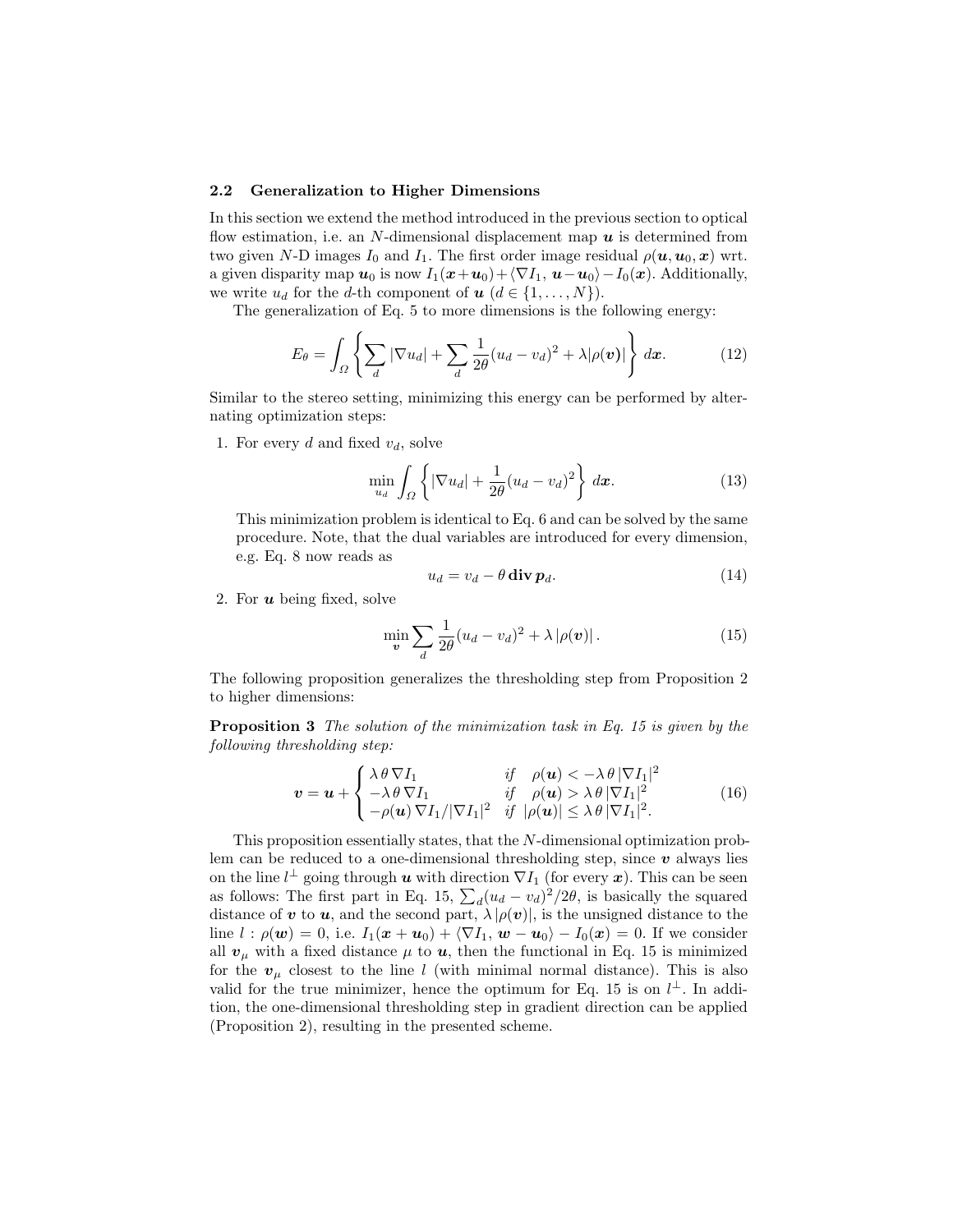# 3 Implementation

This section gives details on the employed numerical procedure and on the GPUaccelerated implementation for the proposed  $TV-L^1$  optical flow approach. Although the discussion in Section 2.2 is valid for any image dimension  $N \geq 2$ , our GPU-based implementation is specifically tailored for the case  $N = 2$ .

#### 3.1 Numerical Scheme

The generally non-convex energy functional for optical flow (Eq. 3) becomes a convex minimization problem after linearization of the image intensities (Eq. 4), but this linearization is only valid for small displacements. Hence, the energy minimization procedure is embedded into a coarse-to-fine approach to avoid convergence to unfavorable local minima. We employ image pyramids with a downsampling factor of 2 for this purpose. Beginning with the coarsest level, we solve Eq. 3 at each level of the pyramid and propagate the solution to the next finer level. This solution is further used to compute the coefficients of the linear residual function  $\rho$  by sampling  $I_0$  and  $I_1$  using the corresponding pyramid levels. Hence, the warping step for  $I_1$  takes place only once per level.  $\nabla I_1$ is approximated by central differences. At the beginning of a new level,  $\boldsymbol{v}$  is initialized with  $u$ , and all  $p_d$  are set to 0. At the coarsest level, the displacement field  $u$  starts with  $0$ .

Avoiding poor local minima is not the only advantage of the coarse-to-fine approach. It turns out, that the filling-in process induced by the regularization occurring in textureless region is substantially accelerated by a hierarchical scheme as well.

The minimization procedure alternates one step of the fixed-point scheme to update all  $p_d$  (and therefore  $u$ , Eq. 10) with the thresholding step from Proposition 3 to improve  $v$ . The implementation of the fixed-point update (Eq. 10) uses backward differences to approximate  $div p$  and forward differences for the numerical gradient computation in order to have mutually adjoint operators [11].

#### 3.2 Acceleration by Graphics Processing Units

Numerical methods working on regular grids, e.g. rectangular image domains, can be effectively accelerated by modern graphics processing units (GPUs). We employ the huge computational power and the parallel processing capabilities of GPUs to obtain a fully accelerated implementation of our optical flow approach. The GPU-based procedure is essentially a straightforward Cg implementation of the numerical schemes (Eqs. 10 and 16) with few modifications described as follows.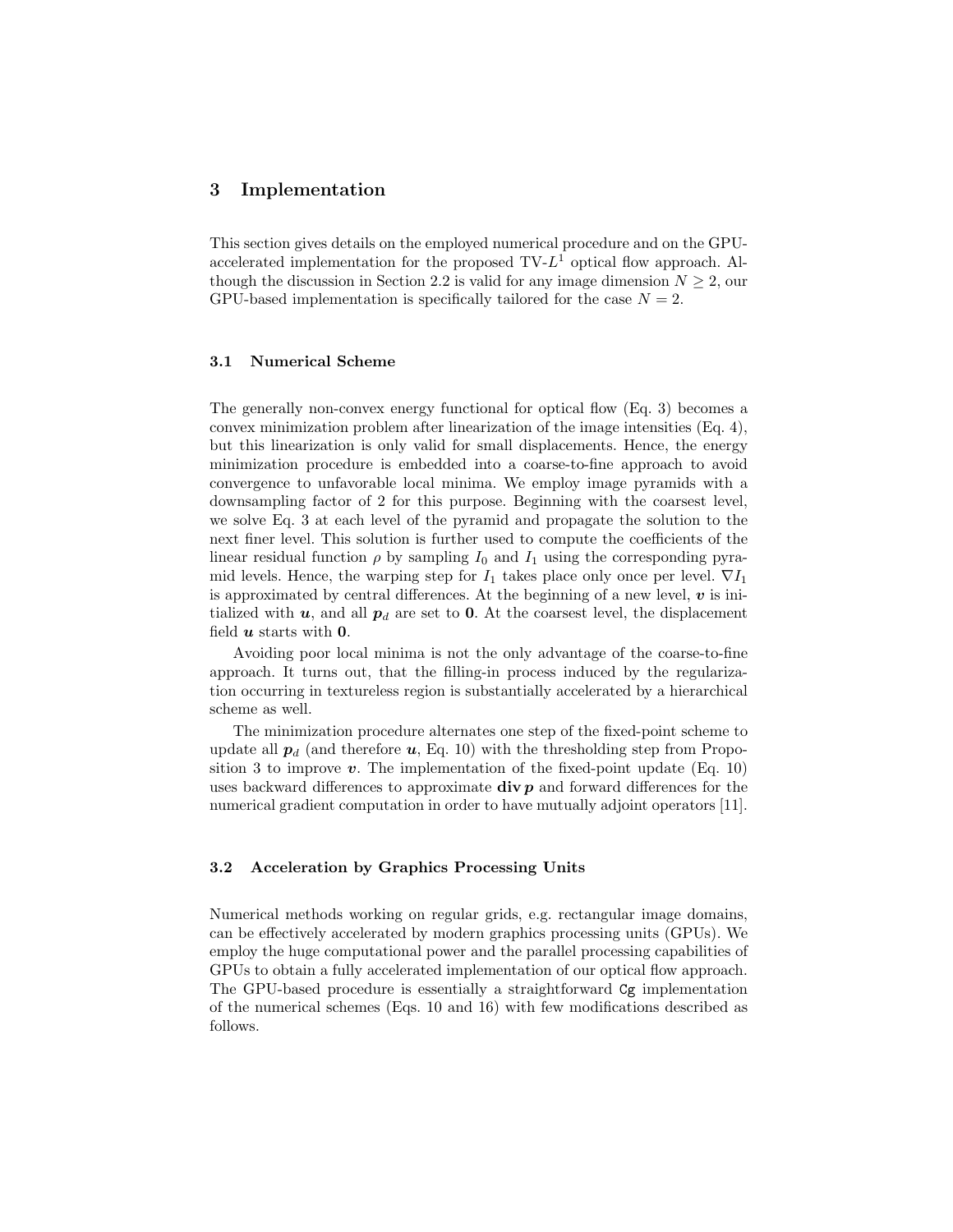If we write down the alternating minimization steps explicitly, iteration  $k$ performs the following updates on  $u, v$  and  $p_d$ :

1a. 
$$
\mathbf{v}^{k+1} \leftarrow TH(\mathbf{u}^k)
$$
  
\n1b. 
$$
u_d^{k+1} \leftarrow v_d^{k+1} - \theta \operatorname{div} \mathbf{p}_d^k \quad \text{for } d \in \{1, 2\}
$$
  
\n2. 
$$
\mathbf{p}_d^{k+1} \leftarrow \frac{\mathbf{p}_d^k + \tau/\theta \nabla u_d^{k+1}}{1 + \tau/\theta |\nabla u_d^{k+1}|} \quad \text{for } d \in \{1, 2\},
$$
\n(17)

where  $TH(\cdot)$  denotes the thresholding step from Eq. 16. These steps can be immediately implemented on the GPU by appropriate fragment programs using two rendering passes.<sup>3</sup> The first pass implements steps  $1a$  and  $1b$  from Eq. 17. The values  $v^{k+1}$  are used only temporarily within the shader program and need not to be saved explicitly.  $u^{k+1}$  is written to the target texture. The second shader program corresponds with step 2 from Eq. 17. It turns out, that the utilization of the fragment processors can be improved by updating u and  $p_d$  for two pixels simultaneously. The shader programs work on the left and on the right half of the images in parallel, with appropriate handling of border pixels. Our implementation encodes the two components of  $u$  using full 32-bit precision, and the overall four components of  $p_1$  and  $p_2$  are compressed to 16-bit half precision floating point numbers.

We currently use a fixed but tunable number of iterations on each level in our implementation, since determining the maximum update  $|u^{k+1} - u^k|$  still requires an expensive reduction operation even on modern GPUs.

### 4 Results

At first, we provide timing results for our optical flow approach depicted in Table 1. Two hardware setups were used to obtain the timing results: a desktop PC equipped with a NVidia GeForce 7800 GS card, and a high-end laptop supplied with a NVidia GeForce Go 7900 GTX graphics board. The timing results were obtained under the Linux operating system with recent OpenGL graphics drivers and the Cg 1.5 toolkit. The timings in Table 1 are given in frames per second for the depicted fixed number of iterations on each level of the image pyramid. The measured times include the texture uploads to video memory and the final visualization of the obtained displacement field. The timing results indicate, that real-time performance with more than 30 frames per second can be achieved at  $256 \times 256$  pixels resolution with our approach. Frames from a live video demo application are shown in Figure 1, which continuously reads images from a firewire camera and visualizes the optical flow for adjacent frames. Real-time performance can be achieved with the mobile hardware setup.

Figure 2 shows common test sequences for optical flow, in particular the Ettlinger Tor, the Rheinhafen and the Yosemite sequences, and their respective flow

<sup>&</sup>lt;sup>3</sup> A single pass variant using only one shader program is possible as well, but the observed performance is inferior in almost all cases.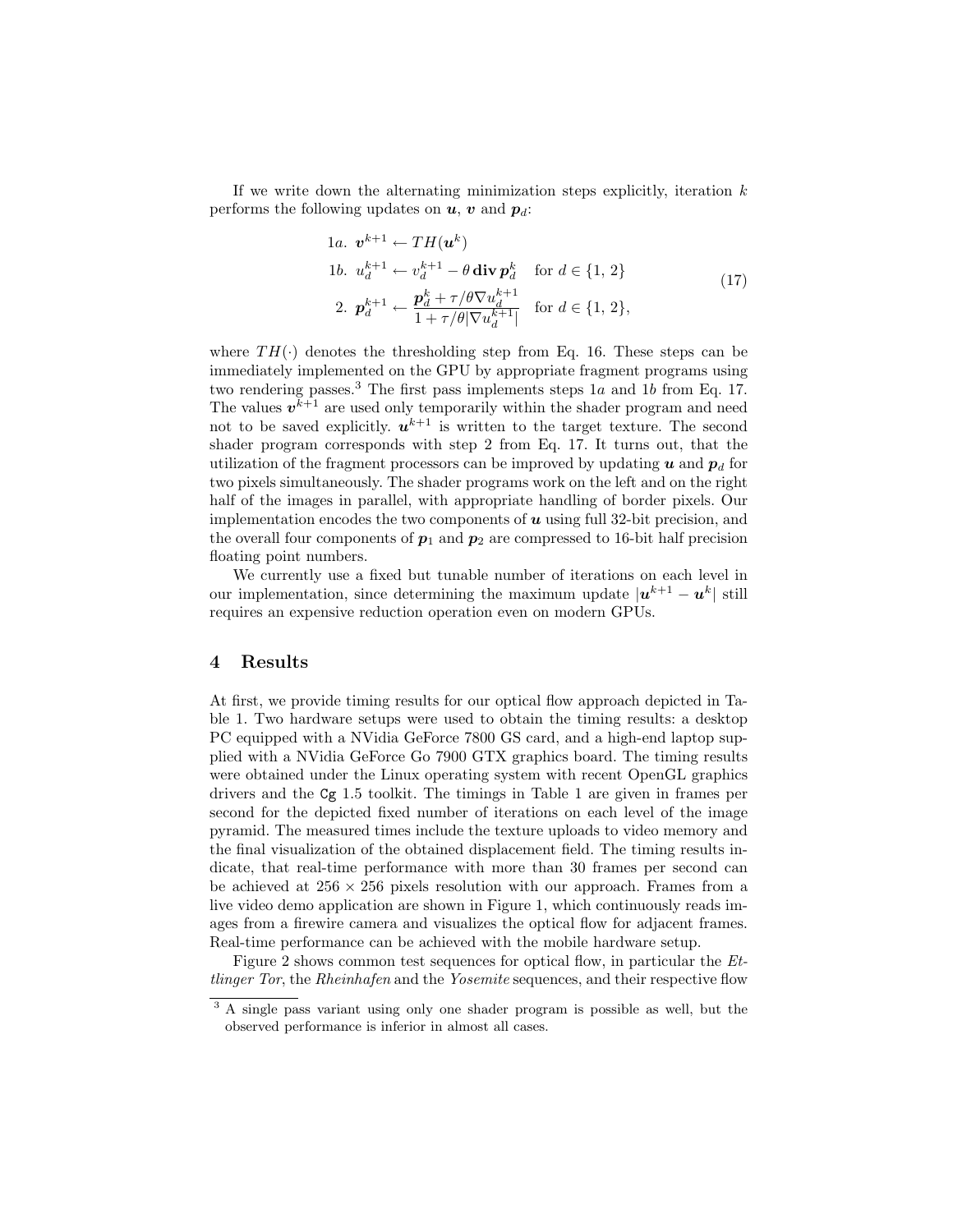|                                       |     |              |     | GeForce 7800 GS GeForce Go 7900 GTX |              |            |
|---------------------------------------|-----|--------------|-----|-------------------------------------|--------------|------------|
| Image resolution $50$ It. $100$ $200$ |     |              |     | 50 It. 100                          |              | <b>200</b> |
| $128 \times 128$                      |     | 56 32.1 17.5 |     |                                     | 95 57.6 30.9 |            |
| $256 \times 256$                      | 18. | 9.6          | 5   |                                     | 34.1 17.5    | 8.9        |
| $512 \times 512$                      | 5.  | 2.6          | 1.3 | 9.3                                 | 4.7          | 2.3        |

Table 1. Observed frame rates at different image resolutions and with varying number of iterations on our tested hardware.



(a) First frame (b) Second frame (c) Optical flow field

Fig. 1. Captured frames and generated optical flow field using our live video application. The image resolution is  $320 \times 240$ , and 50 iterations are performed on each level of the image pyramid. The framerate is close to 30 frames per second in this setting. The flow field is visualized using hue to indicate the direction and intensity for the magnitude.

fields. The results for these datasets indicate, that the reduced 16-bit resolution for the dual variables  $p_d$  does not severely affect the quality of the obtained flow fields. Table 2 specifies the obtained average angular error (AAE) of the flow field for the Yosemite dataset wrt. the provided ground truth. If the completely homogeneous sky region is excluded from the AAE calculation, the flow field is essentially converged after 50 iterations. Enabling more iterations yields to slightly inferior results, since the  $TV-L^1$  energy favors piecewise constant flow fields in the limit. If the sky region is included in the evaluation, the AAE error decreases by increasing the number of iterations. In this case the flow field in the sky region converges relatively slowly to the zero displacement.

|             | 50 It.         | 150            | -250         |
|-------------|----------------|----------------|--------------|
| Without sky | $2.85^{\circ}$ | $2.88^{\circ}$ | $2.89^\circ$ |
| With sky    | $5.06^{\circ}$ | $3.7^\circ$    | $3.27^\circ$ |

Table 2. Average angular error for frame 8 and 9 of the Yosemite sequence at different number of iterations.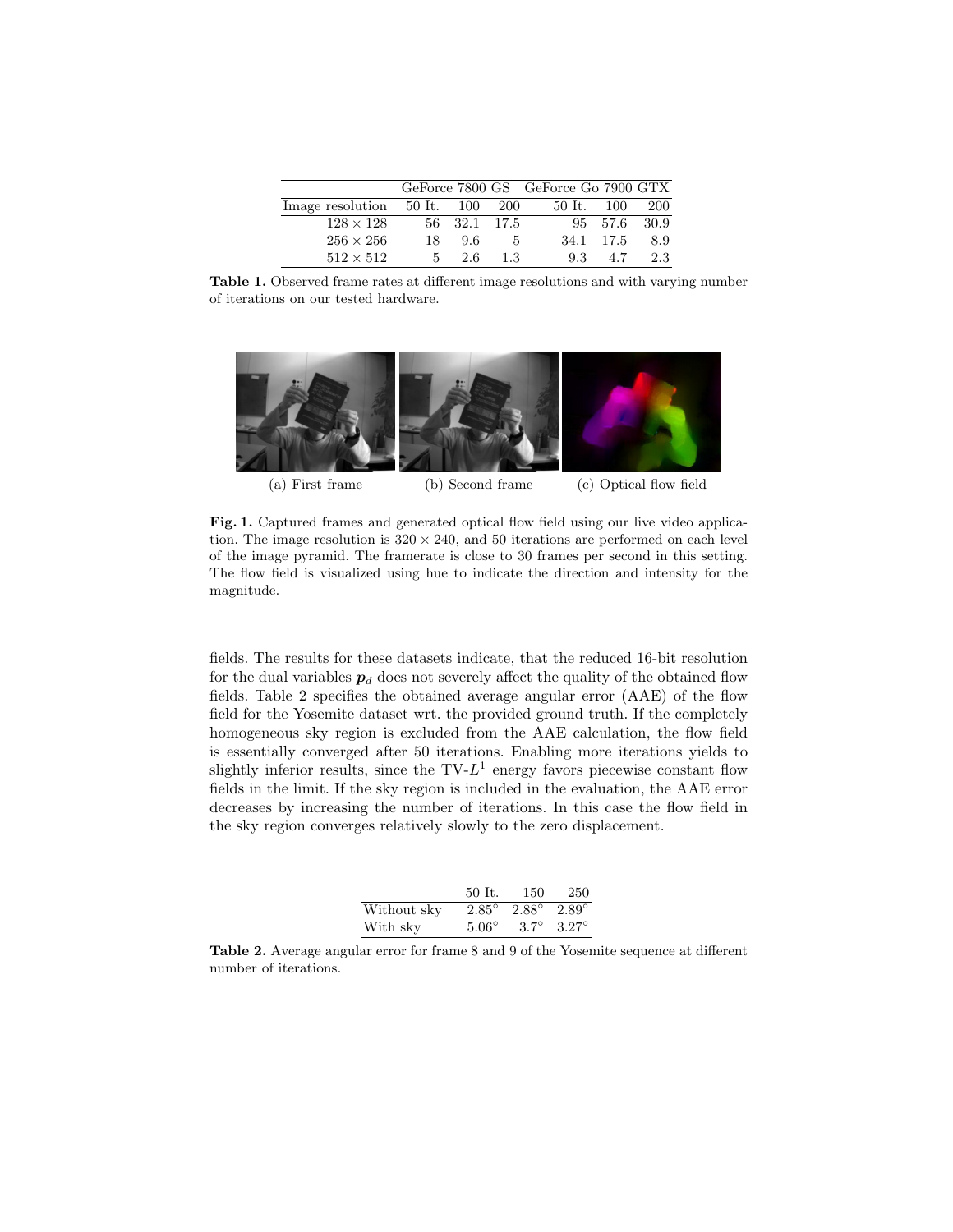

Fig. 2. Sample images and obtained flow fields for the *Ettlinger Tor* (512×512 pixels), the Rheinhafen  $(320 \times 240 \text{ pixels})$  and the Yosemite  $(320 \times 256 \text{ pixels})$  sequences.

# 5 Conclusion

We presented a novel approach for efficient optical flow estimation using a TV- $L_1$  energy functional. We developed a novel fast numerical scheme which can be efficiently implemented on modern graphics processing units. With this we can show real-time performance using online video streams. The correctness and quality of our implementation is demonstrated on several datasets.

Future work includes the extension of our approach to handle color images as well. Additionally, other image similarity measures, e.g. based on intensity gradients, need to be further explored. The edge preserving nature of total variation can be enhanced, if a suitable weighted TV-norm/active contour model is applied [6]. Future work will address the incorporation of these feature for stereo and optical flow estimation.

Finally, switching from an OpenGL-based implementation to the newer CUDA GPU programming framework is expected to increase the observed performance substantially.